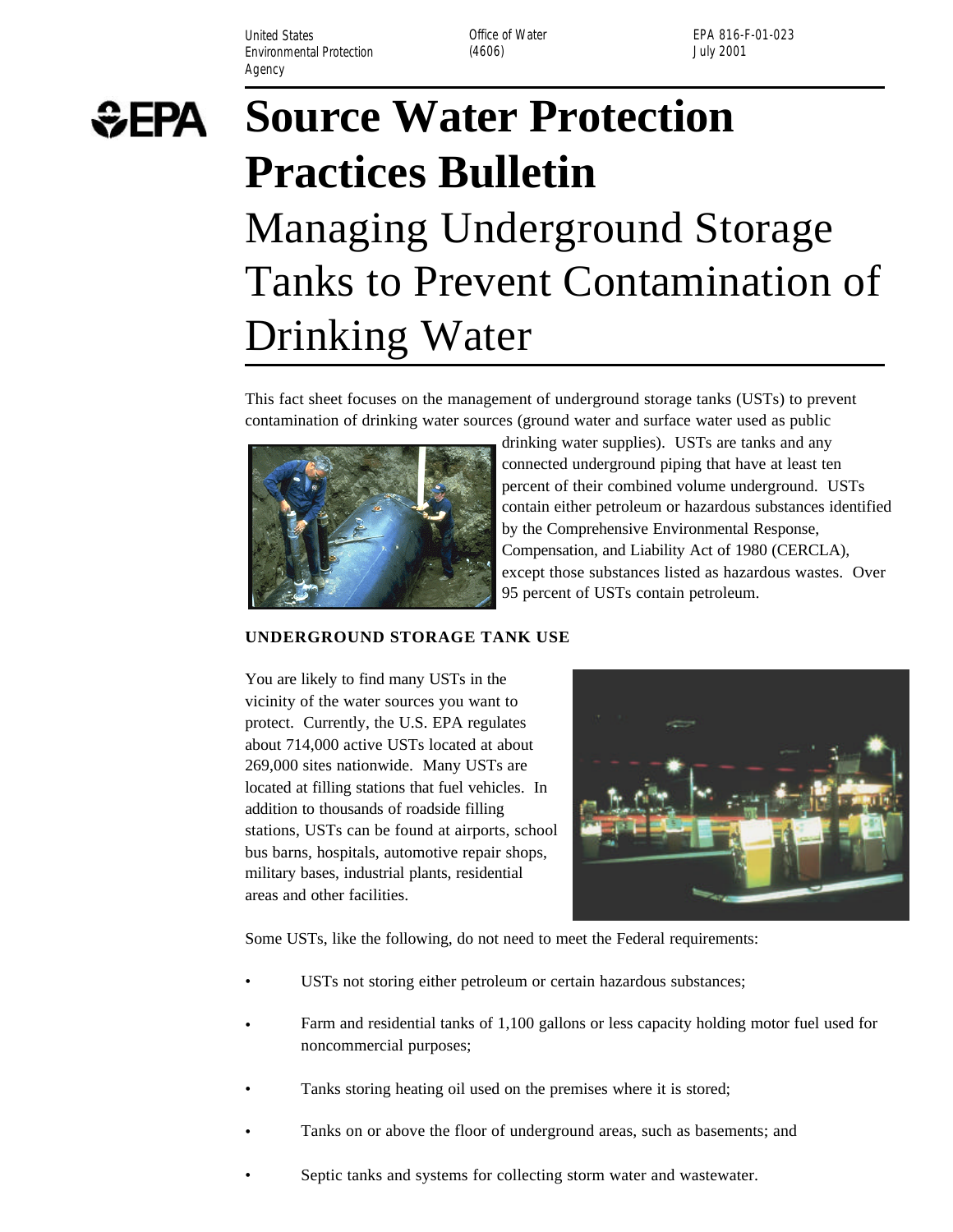Please note, however, that State UST regulations may be more stringent or differ in other ways from the Federal requirements. You must check with local regulatory authorities to make sure which USTs are subject to what requirements. For example, some States regulate heating oil tanks and farm and residential tanks. Even if your UST does not need to meet Federal, State, or local requirements, you should strongly consider implementing some of the prevention measures mentioned in this fact sheet to preclude future releases.

## **WHY IS IT IMPORTANT TO MANAGE UNDERGROUND STORAGE TANKS NEAR THE SOURCES OF YOUR DRINKING WATER?**

Most UST releases result from the corrosion of parts, improper installation, failure of piping systems, poorly conducted fuel deliveries (spills and overfills), and improper operation and maintenance of the UST system.

UST releases can contaminate soil and drinking water supplies. As of September 2000, almost 412,000 UST releases had been confirmed. Once in the soil, these releases can move rapidly and threaten drinking water supplies. EPA estimates that about half of UST releases reach ground water.



Leaking pipe from UST

Petroleum can also contain the additive methyl tertiary butyl ether (MTBE), which can make water smell and taste bad enough to be undrinkable. And it does not take much pollution to create a drinking water problem. For example, an unrestricted gasoline leak of one drop per second releases about 400 gallons per year. Even a few quarts of gasoline in the ground water can pollute a drinking water well. Also, cleaning up contaminated soil and ground water involves expensive operations. Average cleanup costs at leaking UST sites are about \$125,000, and ground water cleanup at some sites exceeds \$1 million.

Petroleum includes carcinogenic compounds such as benzene. Even at very low levels, fuel contaminants in water may not be detected by smell or taste, yet they can affect human health.

## **AVAILABLE PREVENTION MEASURES TO ADDRESS UNDERGROUND STORAGE TANKS**

Federal UST regulations were promulgated in 1988 to prevent and detect UST releases (see 40 CFR Part 280). The following paragraphs briefly identify some basic UST requirements. Please keep in mind that individual prevention measures may or may not be adequate to prevent contamination of source waters. Most likely, individual measures should be combined in an overall prevention approach that considers the nature of the potential source of contamination, the purpose, cost, operational, and maintenance requirements of the measures, the vulnerability

of the source water, the public's acceptance of the measures, and the community's desired degree of risk reduction.

#### **Federal UST Requirements**

*Proper installation*. USTs must be installed according to industry standards with great care to maintain the integrity and the corrosion protection of the tank.

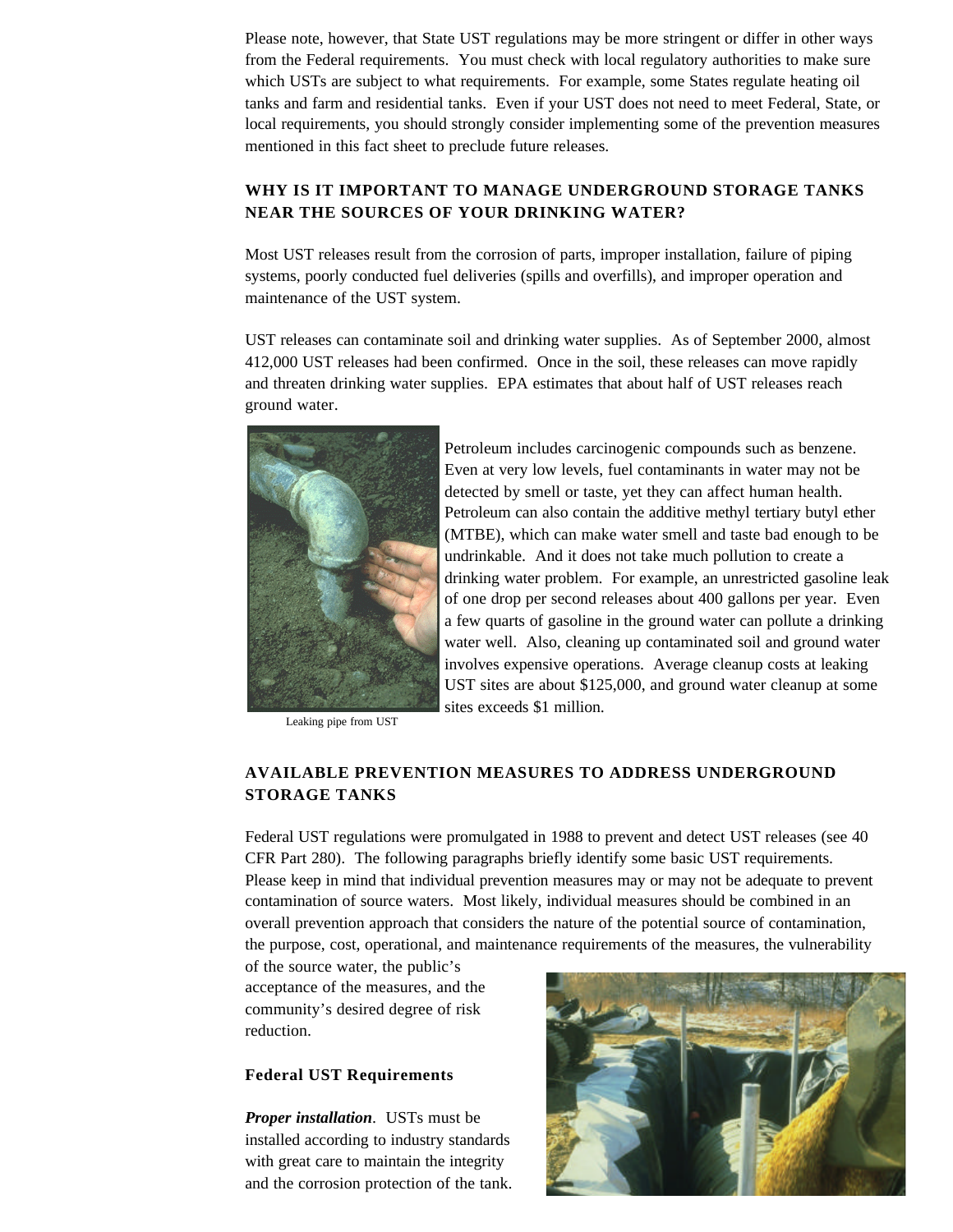Tanks must also be *properly sited*  away from wells, reservoirs, and floodplains. Ideally, all types of USTs should be located outside of source water protection areas.

#### *Corrosion protection.* UST

systems must be made of noncorrodible material, such as fiberglass, or have corrosion protection provided in other ways, such as by being made of externally coated and cathodically protected metal, having double-walls, metal Excavated USTs



having a thick corrosion resistant cladding or jacket, or having an internal tank lining.

*Spill protection.* USTs must have catchment basins that can catch spills that may occur when the delivery hose is disconnected from the fill pipe. A catchment basin is basically a bucket sealed around the fill pipe.



*Overfill protection.* When an UST is overfilled, large volumes can be released at the fill pipe and through loose fittings on the top of the tank or a loose vent pipe. USTs must have overfill protection devices, such as automatic shutoff devices, overfill alarms, and ball float valves. In addition, proper filling procedures during fuel delivery must be followed to reduce the chance of spills or overfills.

*Leak detection.* Leak detection options include automatic tank gauging, interstitial monitoring, statistical inventory reconciliation, vapor monitoring, and ground water monitoring. All leaks must be detected in a timely manner, before they become big cleanup and liability problems.

*Proper closure.* The regulatory authority needs to be notified 30 days before UST closure, and a determination must be made if any contamination of the environment has occurred. The tank must be emptied and cleaned, after which it may be left underground or removed. Standard safety practices should always be followed when emptying, cleaning, or removing tanks.

Additionally, some large capacity UST owners — those who have more than 42,000 gallons of oil storage capacity at one site — may need to comply with Federal Spill Prevention Control and Countermeasures (SPCC) regulations. Refer to the above ground storage tank fact sheet or 40 CFR Part 112 for information.

#### **Additional Prevention Measures**

Local jurisdictions may want to implement *registration programs* for exempt tanks, in order to exercise some oversight of their construction and operation.

Local governments can use *land use controls* to address some of the potential risks from USTs. For example, zoning can restrict these activities to specific geographic areas that are away from drinking water sources. Prohibition of gas stations (which use USTs) or residential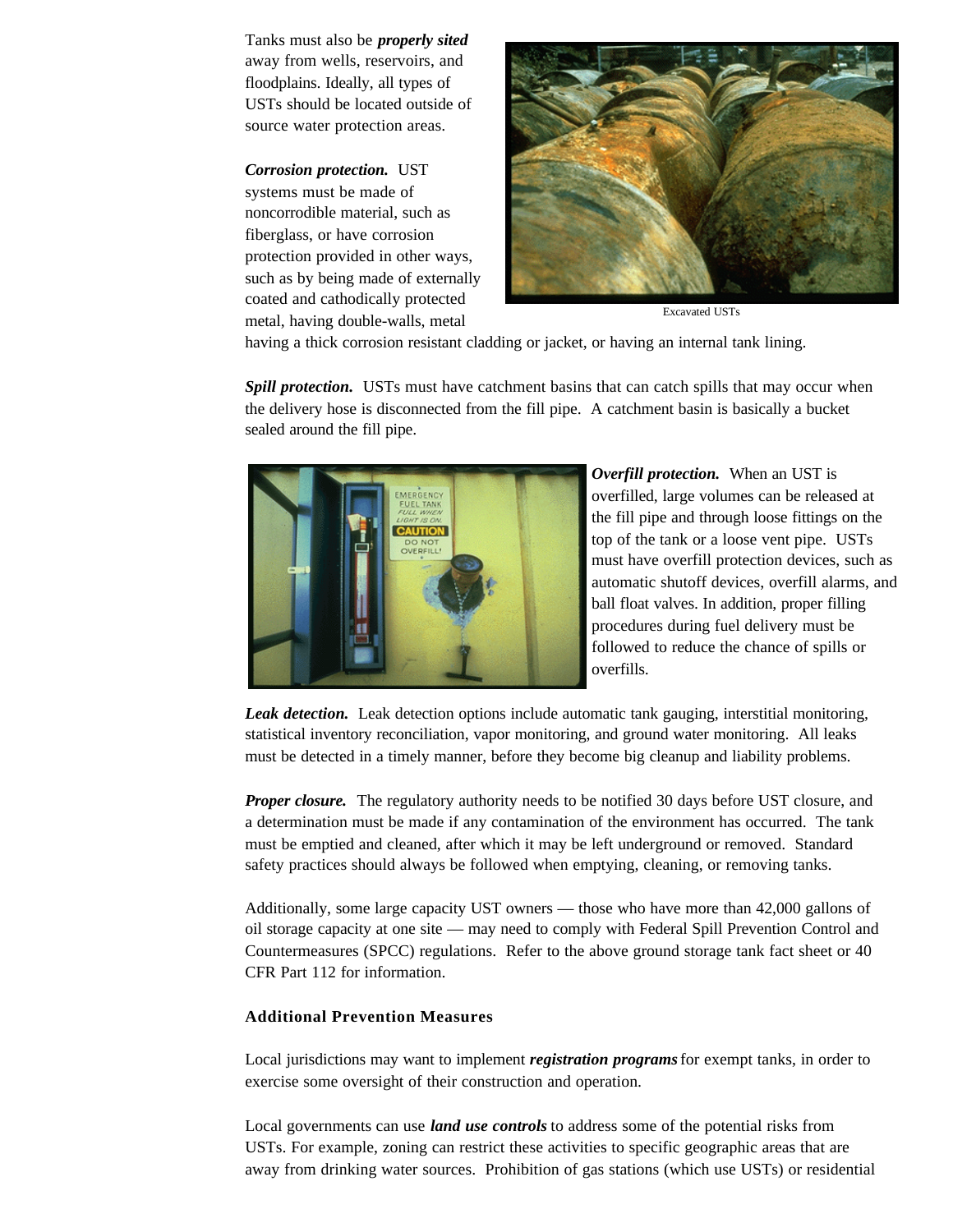heating oil tanks in source water protection areas can reduce the risk that harmful contaminants may enter source water. Local governments may also require permits that impose additional requirements such as setbacks, open spaces, buffers, walls and fences; street paving and control of site access points; and regulation of hours and methods of operation.

Work with your State and local UST regulatory authorities to ensure that *adequate inspection*  of UST sites takes place regularly — inspections that verify whether USTs are properly equipped, operated, and maintained so they will not pose a threat to your water source. State UST program contacts are among the many resources found at the Web site described below.

### **FOR ADDITIONAL INFORMATION**

Information and publications on UST regulations and best management practices can be obtained at no cost on the Internet at the following Web site address maintained by EPA's Office of Underground Storage Tanks: http://www.epa.gov/OUST/. You can also call an EPA Hotline at 1-800-424-9346 for assistance and to order helpful publications about USTs. The most useful general publication is called "Musts For USTs," a basic plain language description of UST types and Federal requirements. Also, see EPA's Drinking Water Academy Web site at http://www.epa.gov/safewater/dwa.html for a listing of documents on management measures.

Contact local government authorities in your area to see if there are ordinances in place to manage USTs. Numerous examples of local source water protection-related ordinances for various potential contaminant sources can be found at: http://www.epa.gov/r5water/ordcom/ http://www.epa.gov/owow/nps/ordinance/ http://www.epa.gov/owow/nps/ordinance/links.htm

The following documents provide additional information on UST prevention measures and regulations:

American Petroleum Institute. *Preventing Spills in Storage Tanks*. (1999, February 16). Retrieved February 9, 2001 from the World Wide Web: http://www.api.org/oilspills/tanks.htm

Iowa Department of Natural Resources. *Groundwater Protection Fact Sheet – Underground Storage Tanks*. (1996, August). Retrieved February 9, 2001 from the World Wide Web: www.state.ia.us/dnr/organiza/wmad/lqbureau/ust/genust1.htm

Iowa Department of Natural Resources, Waste Management Assistance Division. *Underground Storage Tanks – Frequently Asked Questions*. (2001, January 15). Retrieved February 9, 2001 from the World Wide Web: http://www.state.ia.us/dnr/organiza/wmad/lqbureau/ust/index.htm

Minnesota Pollution Control Agency. *Underground Storage Tank (UST) Systems*. (2000, December 27). Retrieved February 9, 2001 from the World Wide Web: http://www.pca.state.mn.us/cleanup/ust.html

Purdue University Extension Service. *Petroleum Product Storage Practices on the Farm*. (1991). Retrieved February 12, 2001 from the World Wide Web: http://pasture.ecn.purdue.edu/~epados/farmstead/fuel/src/title.htm

South Dakota Department of Environment and Natural Resources, Ground Water Quality Program. *Don't Wait Until 98*. (n.d.). Retrieved February 9, 2001 from the World Wide Web: http://www.state.sd.us/denr/DES/Ground/tanks/dont-2.htm